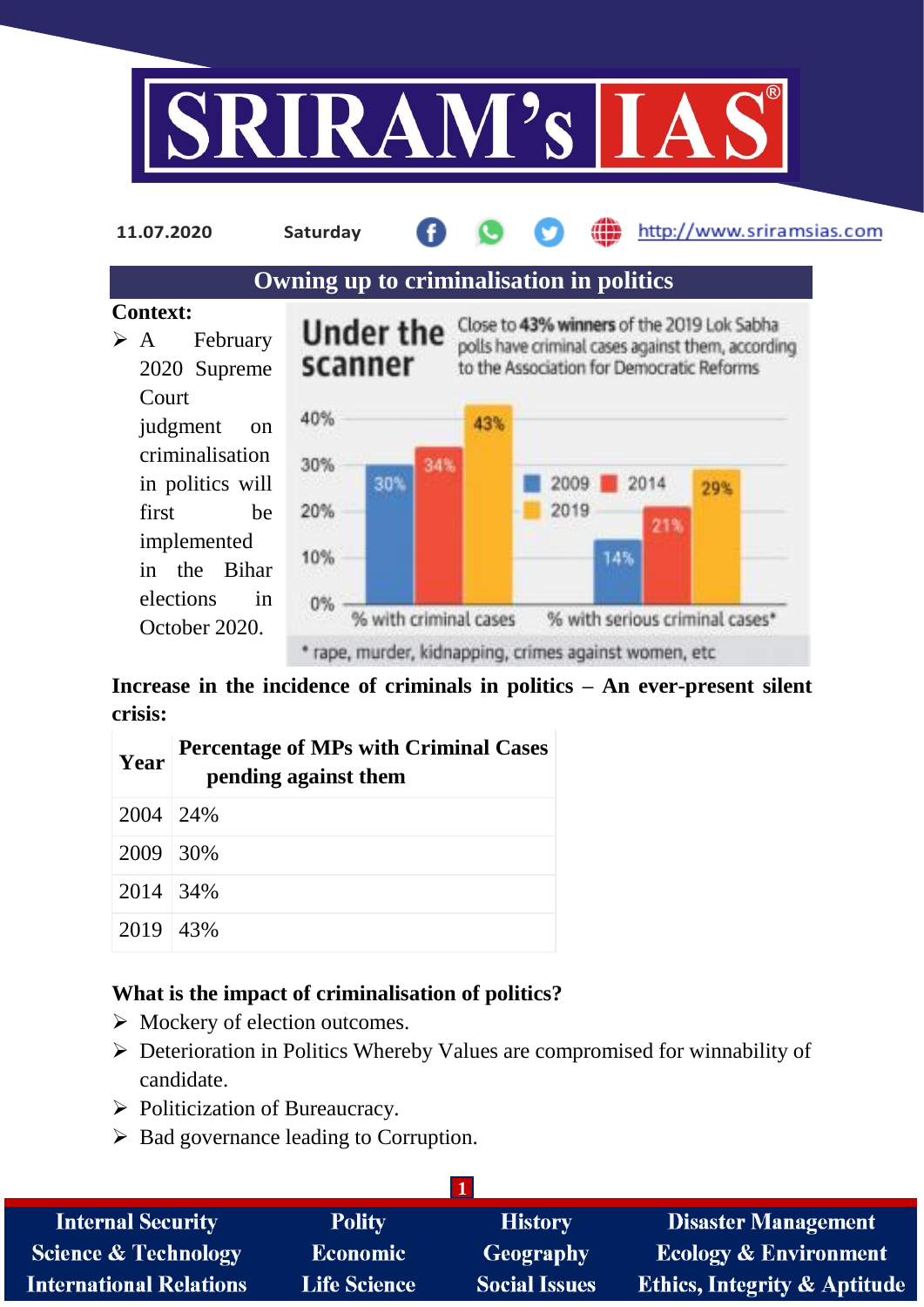

- http://www.sriramsias.com **11.07.2020 Saturday**
- $\triangleright$  Dominance of Politics over civil society & business restricts rights & freedom.
- $\triangleright$  Institutional (legislature & executive) decline of Democracy.

# **What were the key pronouncement of Feb 2020 SC Judgement?**

- $\triangleright$  It shall be mandatory for political parties to upload on their respective websites and print as well as electronic media, detailed information regarding individuals with pending criminal cases, who have been selected as candidates.
- $\triangleright$  They also have to mention reasons for such selection over people with clean background
- $\triangleright$  The reasons as to selection of candidates shall be with reference to the qualifications, achievements and merit of the candidate concerned, and not mere "winnability" at the polls
- $\triangleright$  These details shall be published within 48 hours of the selection of the candidate or not less than two weeks before the first date for filing of nominations.
- $\triangleright$  The political party concerned shall then submit a report of compliance with these directions with the Election Commission within 72 hours of the selection of the said candidate.
- $\triangleright$  Non-compliance of these directions shall be brought to notice of SC by Election Commission on the grounds of **Contempt of Court**

## **What are the merits of the judgement?**

- $\triangleright$  **Accountability:** The political party and its leadership would for the first time have to publicly own up to criminalisation of politics
- **Electoral Reforms**: It is in line with a series of judgments aimed at preserving the purity of the election process: Asset disclosure, NOTA option, Special courts for quick disposal of cases involving elected representatives
- $\triangleright$  Informed Citizenry: It increases the information available for Citizens which enables him to take well thought-out decision while choosing his representative.

| <b>Internal Security</b>        | <b>Polity</b>       | <b>History</b>       | <b>Disaster Management</b>              |
|---------------------------------|---------------------|----------------------|-----------------------------------------|
| <b>Science &amp; Technology</b> | <b>Economic</b>     | Geography            | <b>Ecology &amp; Environment</b>        |
| <b>International Relations</b>  | <b>Life Science</b> | <b>Social Issues</b> | <b>Ethics, Integrity &amp; Aptitude</b> |